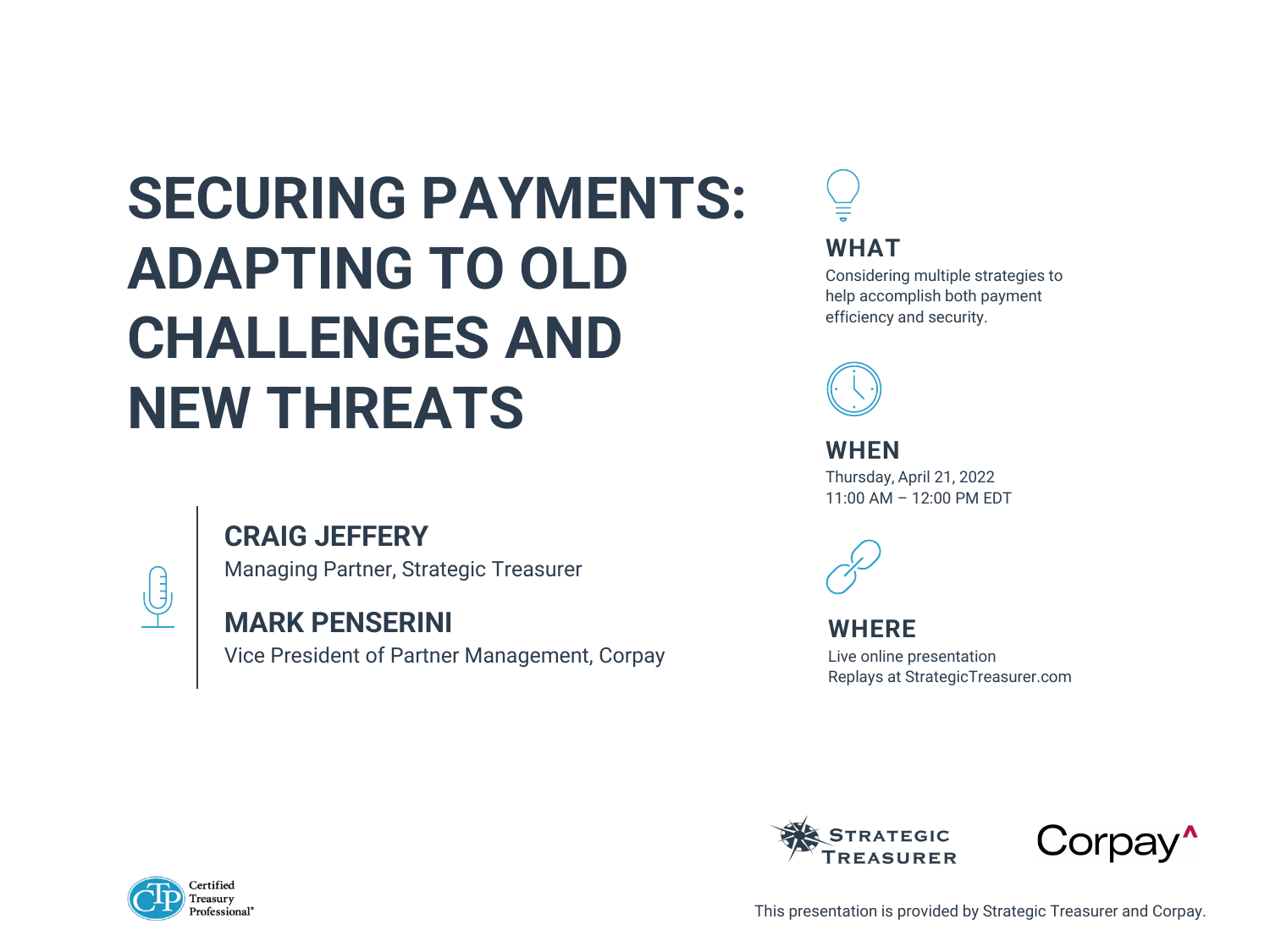

# **ABOUT THE SPEAKERS** GET TO KNOW TODAY'S SUBJECT MATTER EXPERTS



### **CRAIG JEFFERY**

Craig Jeffery formed Strategic Treasurer in 2004 to provide corporate, educational and government entities direct access to comprehensive and current assistance with their treasury and financial process needs.

His 30+ years of financial and treasury experience as a practitioner and as a consultant have uniquely qualified him to help organizations craft realistic goals and achieve significant benefits quickly.

### **MARK PENSERINI**

Mark has over 25 years of operations and technical experience specializing in project management across Healthcare, Finance and IT operations. Before Corpay, Mark was Vice President of Partner Services at Inworks servicing, LLC for six years. Mark was also a director and program manager at Molina Healthcare, focusing on their health insurance exchange. He also served as Deputy Program Manager for the Oregon Health Insurance Exchange for over three years with a \$200 million budget.

# Corpay<sup>^</sup>

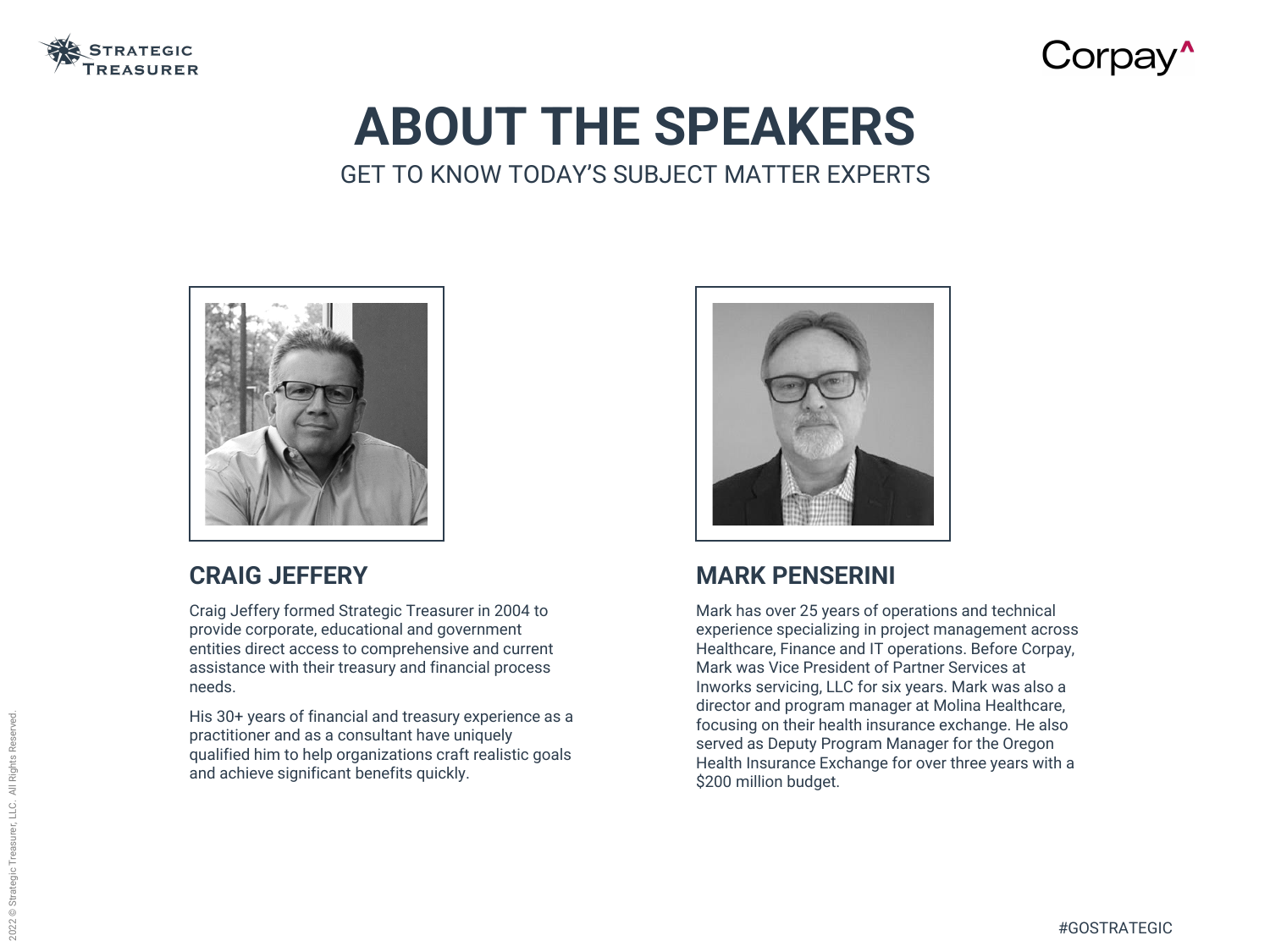### **EVOLUTION OF FRAUD**

CHARACTERISTICS AND TYPES





# **TOPICS OF DISCUSSION**

KEY AREAS OF FOCUS & ANALYSIS



### **KEY TAKEAWAYS**

AND FINAL THOUGHTS

**EFFICIENCY**

OPTIMIZING THE WHOLE



Corpay<sup>^</sup>

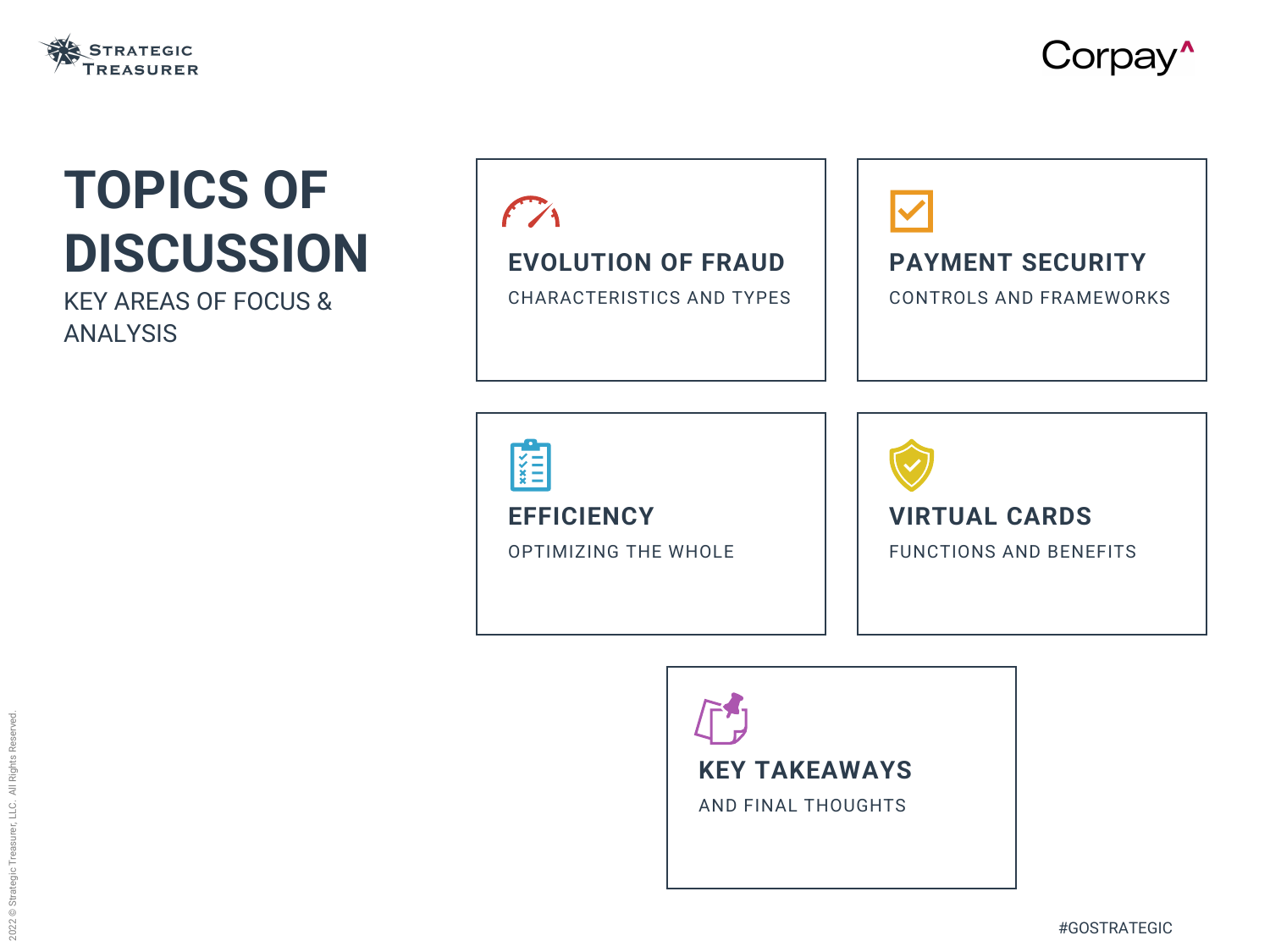

# Corpay<sup>^</sup> **OLD CHALLENGES & NEW THREATS**

#GOSTRATEGIC

THE PROGRESSION OF FRAUD

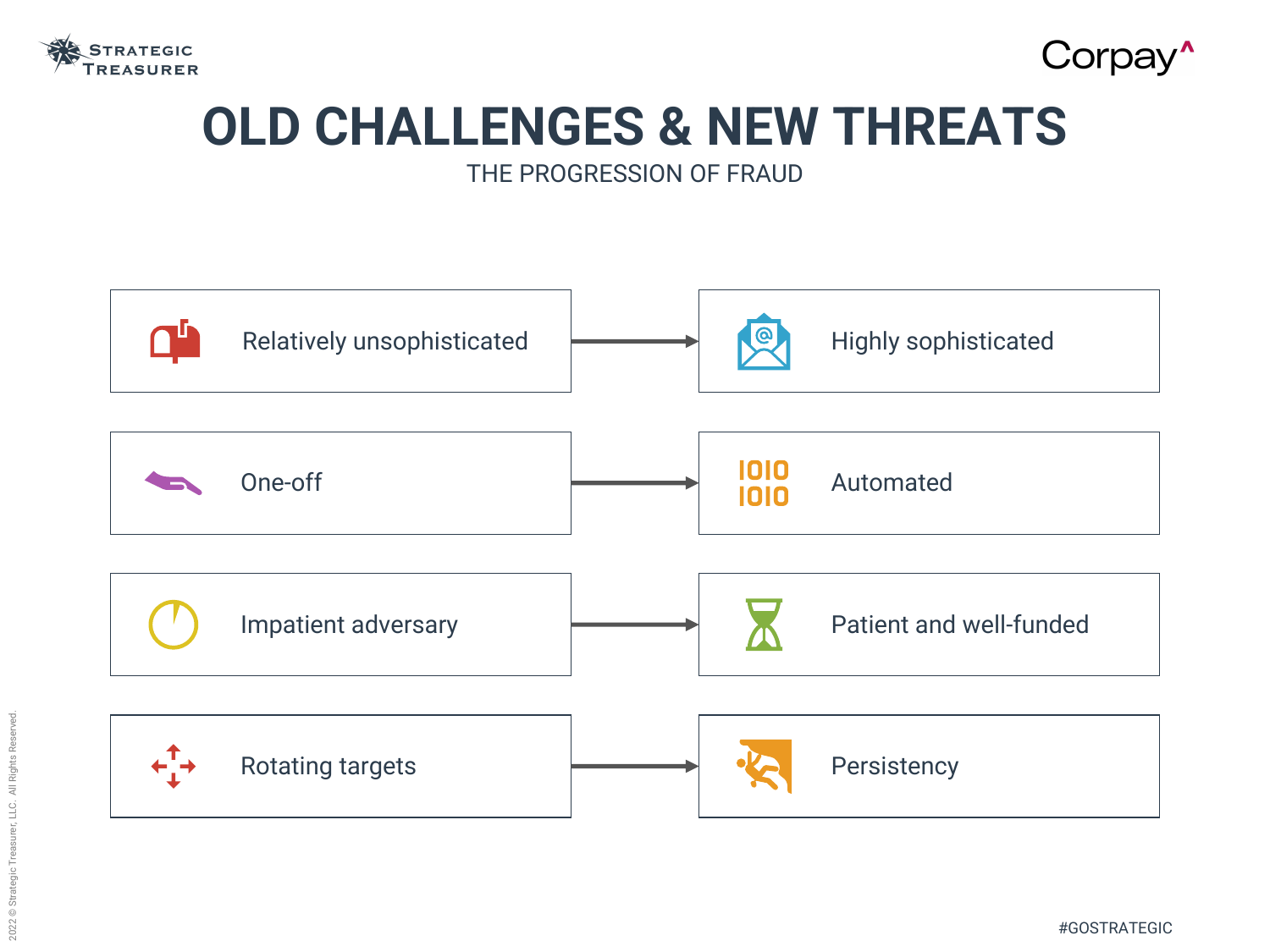

### **THREATS AND ATTACKS** THE PROGRESSION OF TYPES



# Corpay<sup>^</sup>





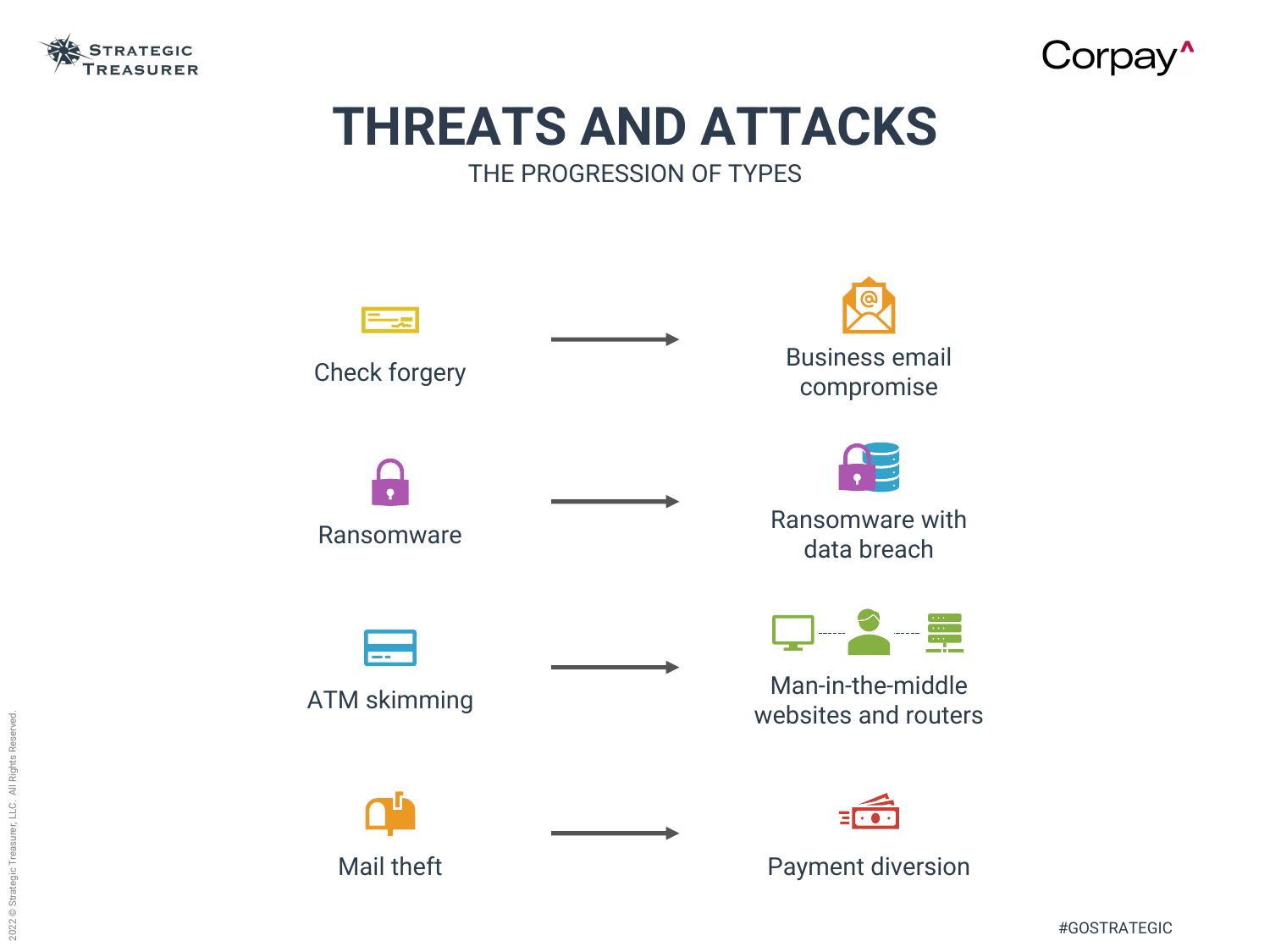

#GOSTRATEGIC



# **POLL QUESTION**



**What fraud attacks/methods cause your organization a moderate to high level of concern?**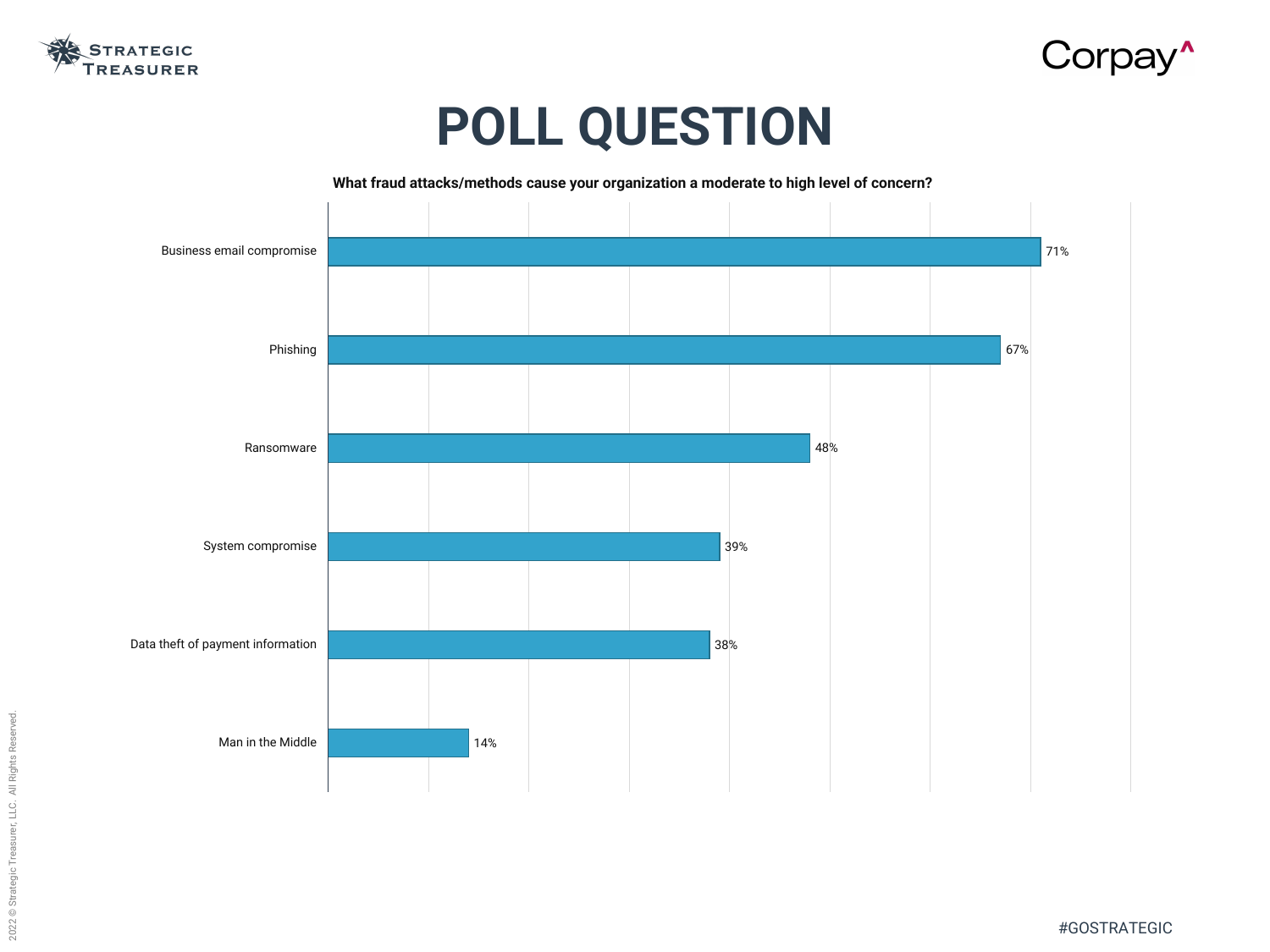

## **FRAUD** ACCORDING TO THE NUMBERS



*Source:*

# Corpay<sup>^</sup>

*https://www.afponline.org/publications-data-tools/reports/survey-researcheconomic-data/Details/payments-fraud/*



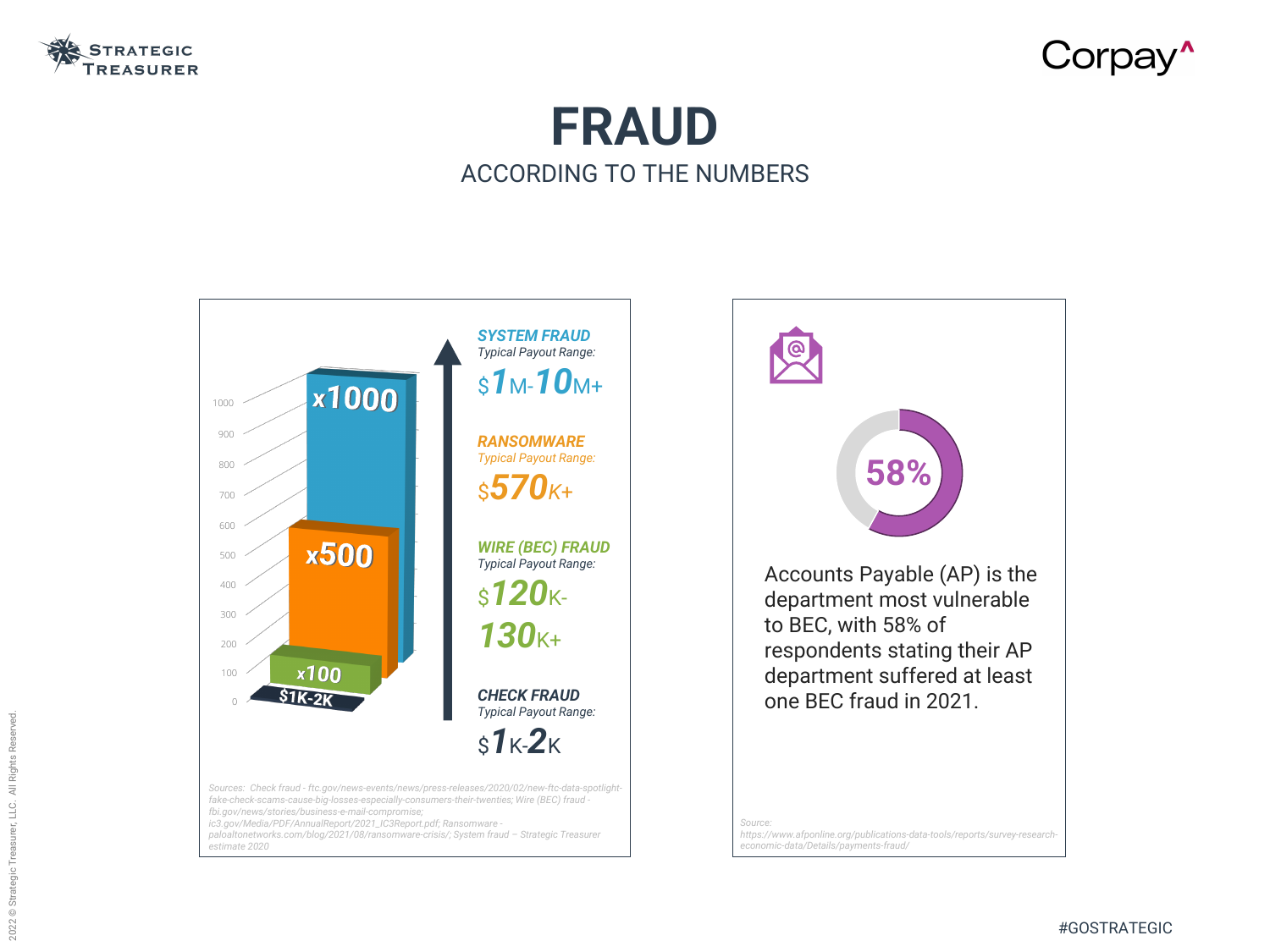#GOSTRATEGIC



## **SECURING PAYMENTS** FRAMEWORKS

| Rail                             | <b>Program Name</b>                       | <b>Since</b> |
|----------------------------------|-------------------------------------------|--------------|
| Card                             | <b>PCI-DSS</b>                            | 2004         |
| <b>Messaging</b><br><b>SWIFT</b> | <b>Customer security program</b><br>(CSP) | 2016         |
| <b>ACH/EFT</b><br><b>Nacha</b>   | Nacha - tokenization                      | 2018         |

| <b>Since</b> |  |
|--------------|--|
| 2004         |  |
| 2016         |  |
| 2018         |  |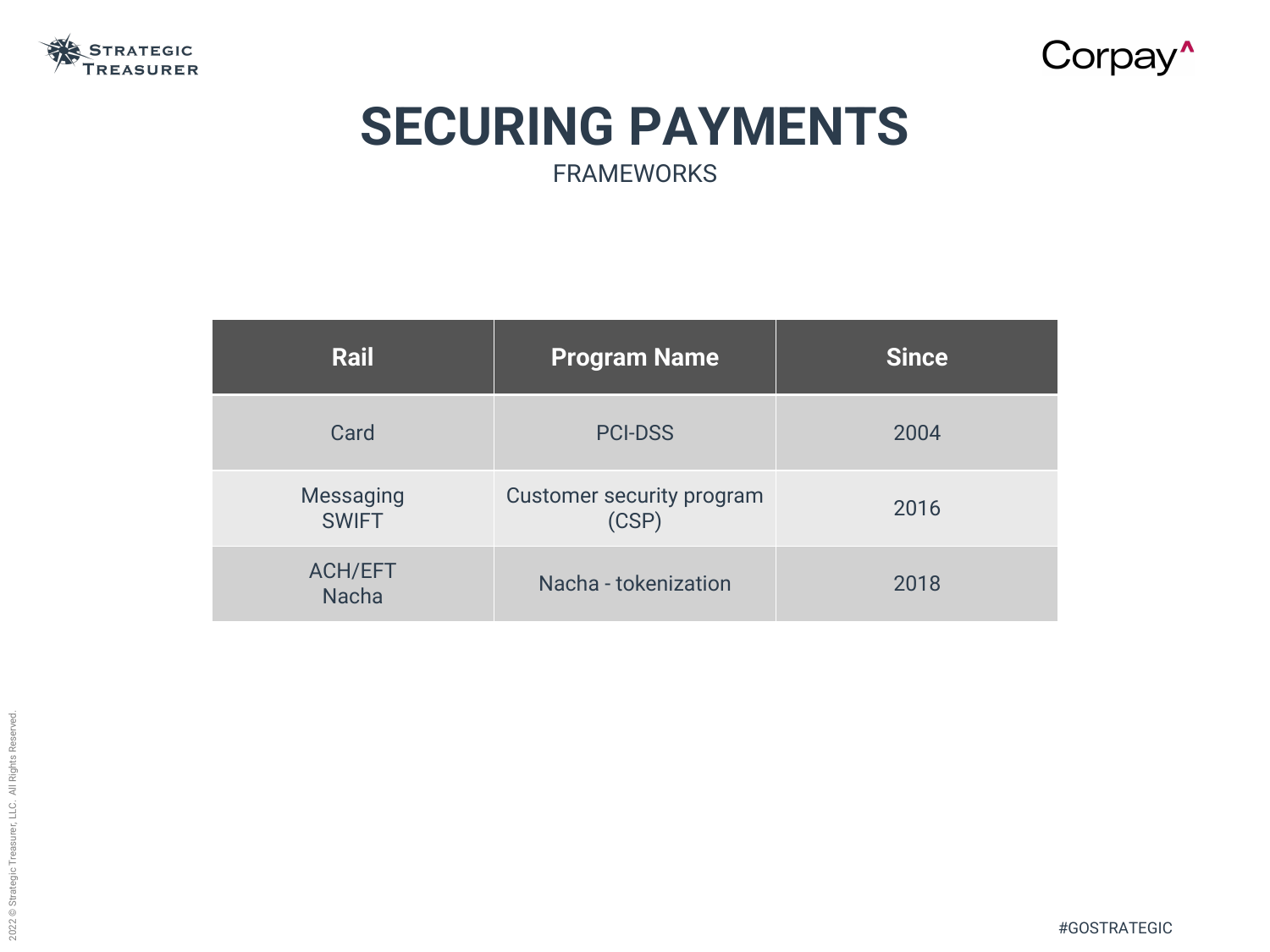

# **SWIFT CSP** SECURITY CONTROLS FRAMEWORK

- Restrict internet access
- Protect critical systems from general IT environment
- Reduce attack surface and vulnerabilities
- Physically secure the environment
- Prevent compromise of credentials
- Manage identities and segregate privileges
- Detect anomalous activity to system or transaction records
- Plan for incident response and information sharing



# Corpay'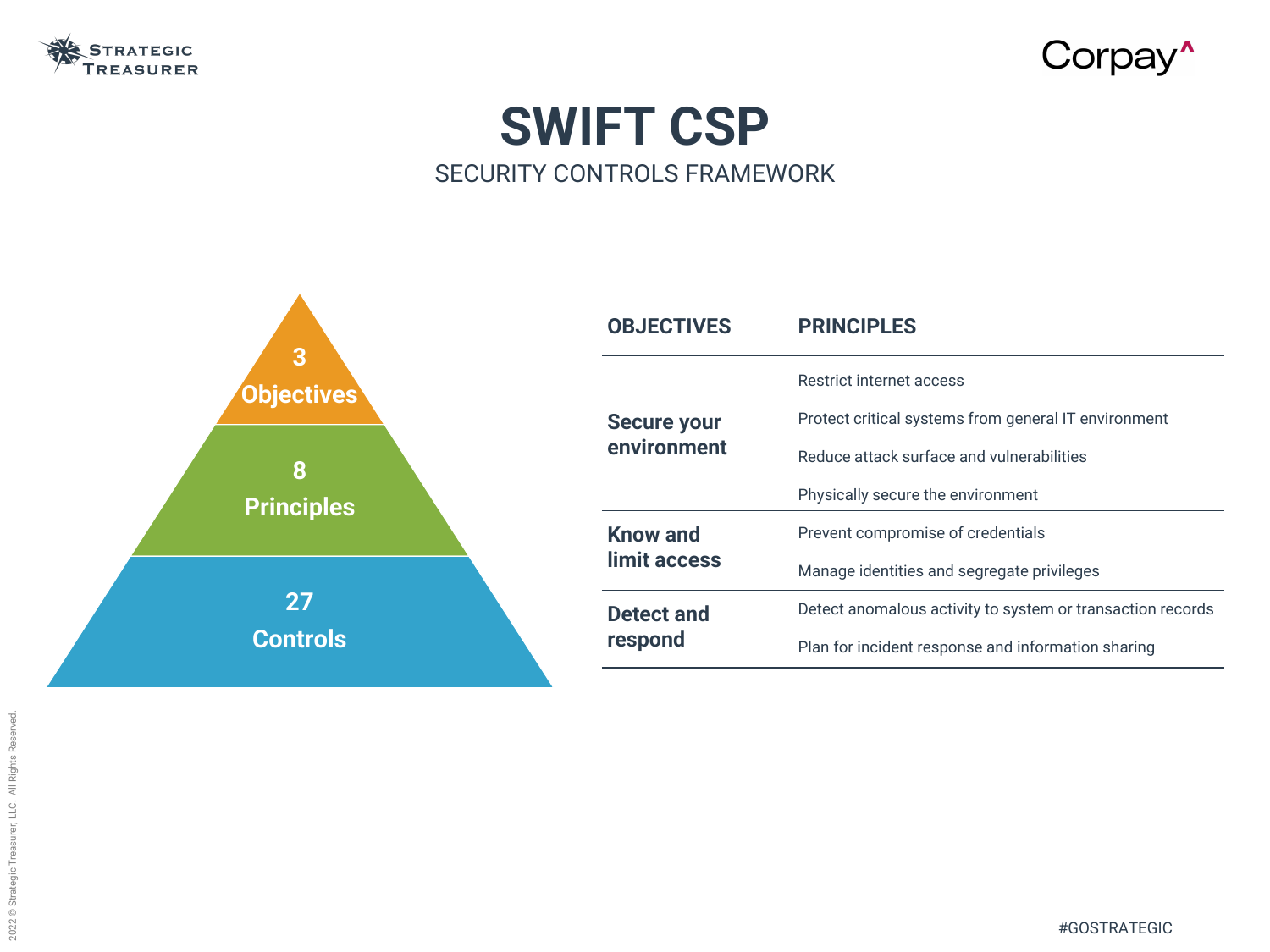

#GOSTRATEGIC



# **POLL QUESTION**



**The formality of our security programs includes:**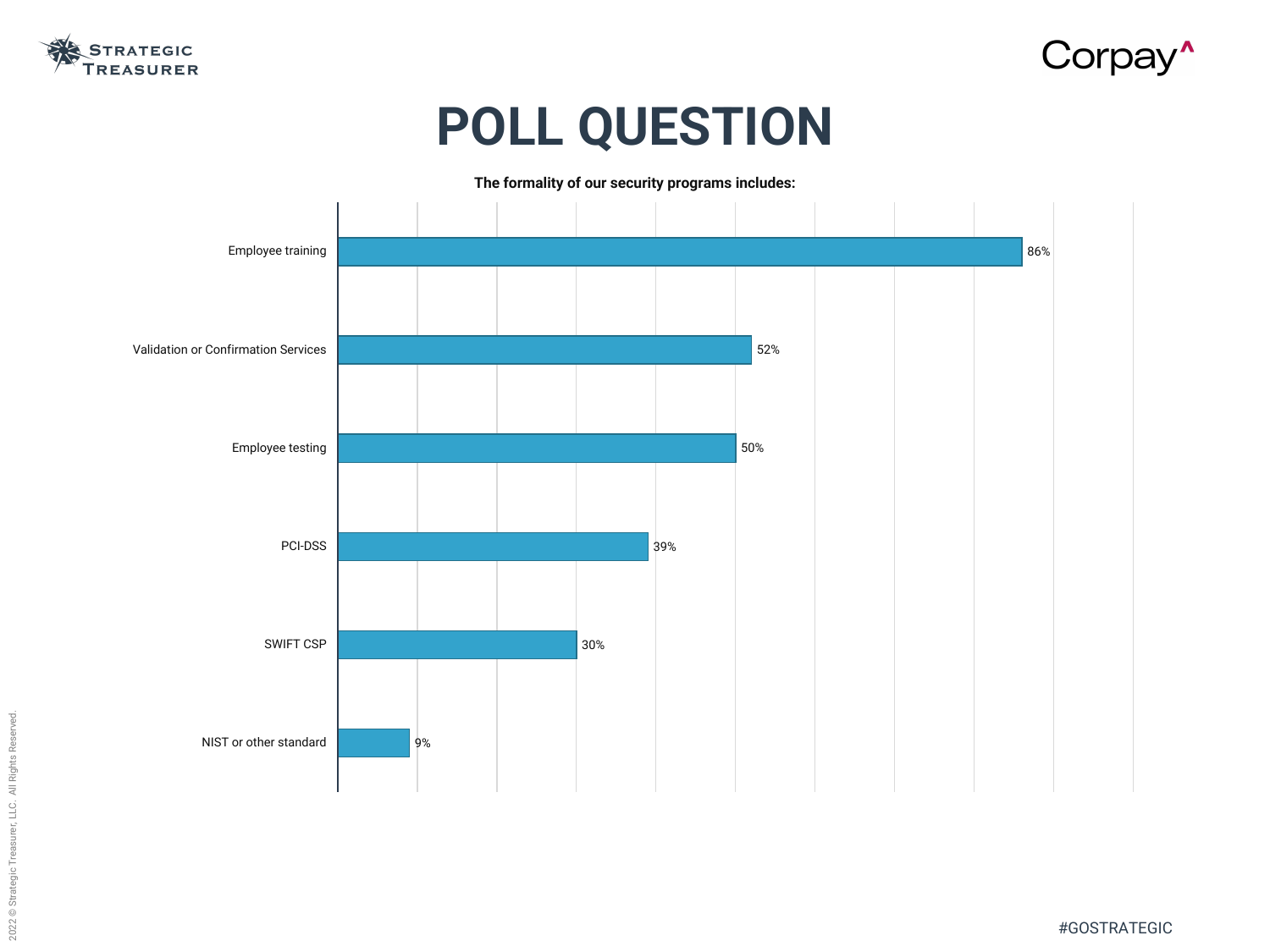

# **SECURITY**

#### VARIOUS TYPES OF CONTROLS

1010 1010

#### **Encryption**

- Encoding confidential info via keys
	- $1234 \rightarrow X5!2$
- Encrypted data not immediately useful
- Must have keys to decrypt
- Stealing data requires more work to make useful



#### **Tokenization**

- Remove the confidential information and replace with a token
	- $1234 \rightarrow 1943$
- If stolen, useless
- Reduces surface area of attack



- Anomaly detection
- **Interdiction**







#### **One-Time Virtualization**

- Virtual number is used for a purpose (single transaction)
- Easy to use
- Stealing number presents limited options
- Reduces surface area of attack



#### **Confirmation**

- Positive pay
- Payee match positive pay
- **Filtering**
- Wire positive pay



Hides, removes or cloaks the data

Additional validation or confirmation

Positive lists

Visibility and vigilance

#### **Lists and Community**

• Validation



#### **AI/ML**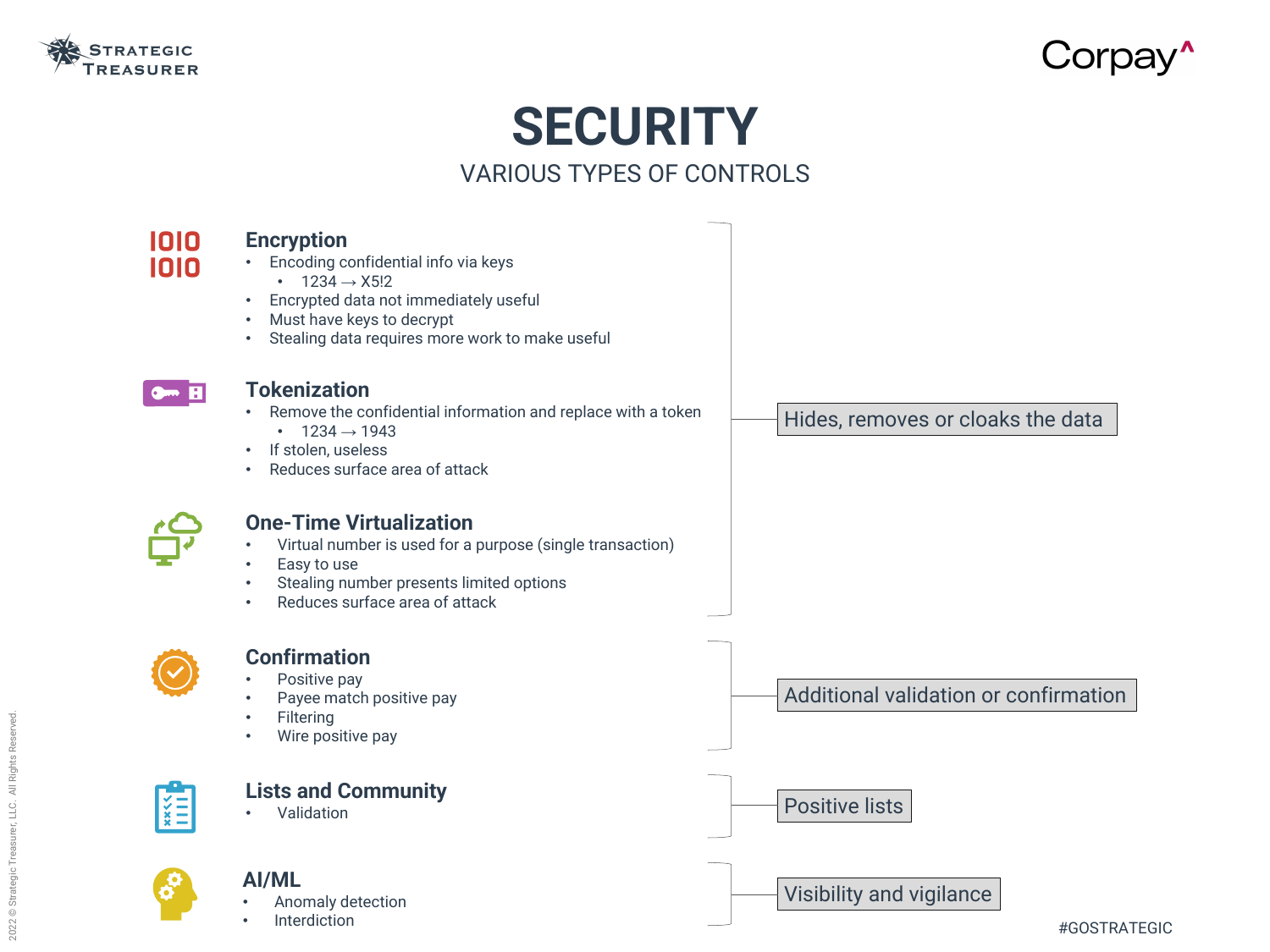

#GOSTRATEGIC



# **POLL QUESTION**



**In at least one of our payment processes we use the following:**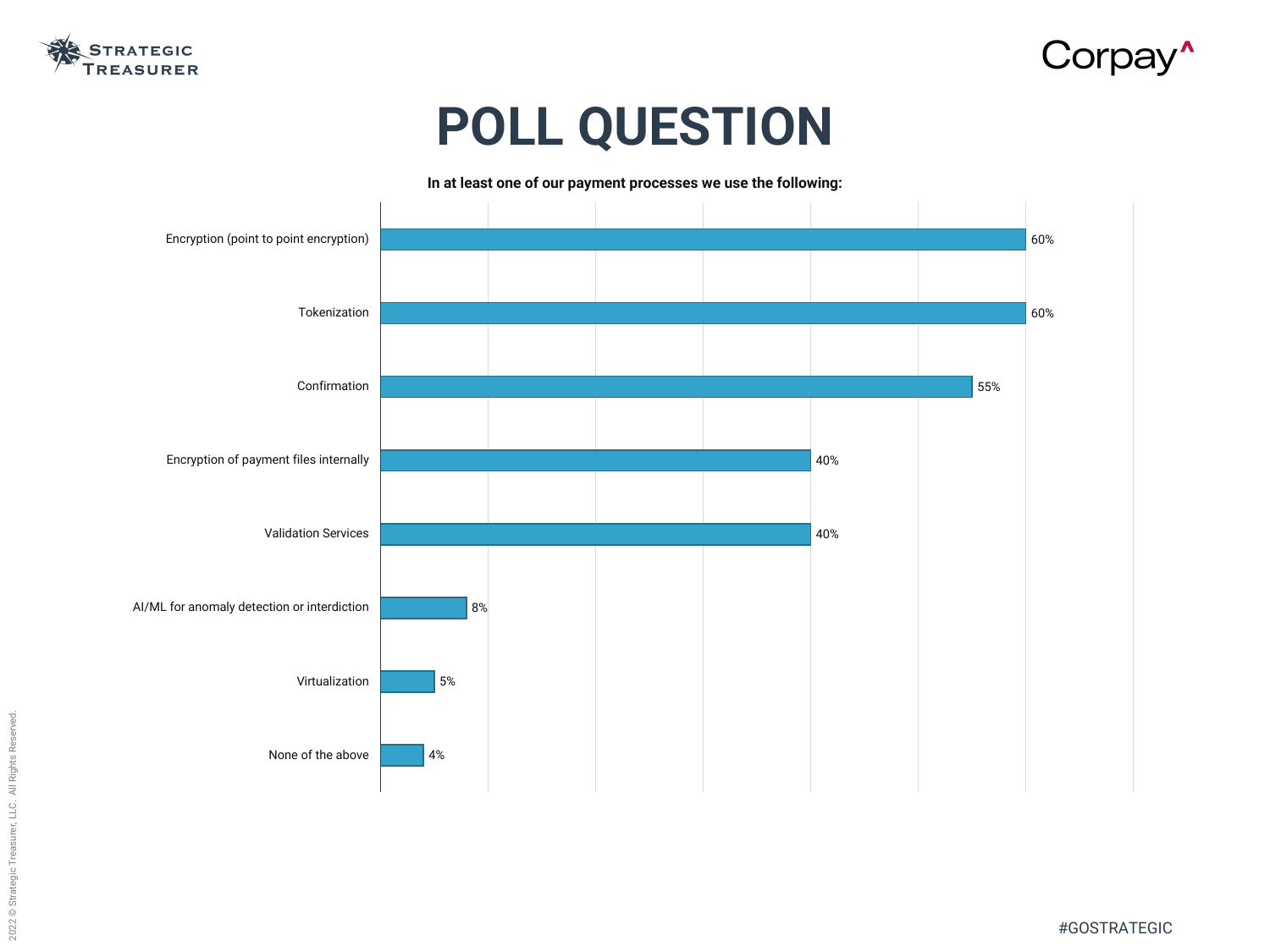

### **EFFICIENCY** HOW TO OPTIMIZE THE WHOLE

#### *Optimizing part of the process suboptimizes the whole.*

- Data on Efficiency Drivers
- Remove Defects
	- Paper → Electronic
	- Handoffs → Straight Through Processing
	- Function  $\rightarrow$  Internal Processes  $\rightarrow$  End-to-End<sup>2</sup>



# Corpay'



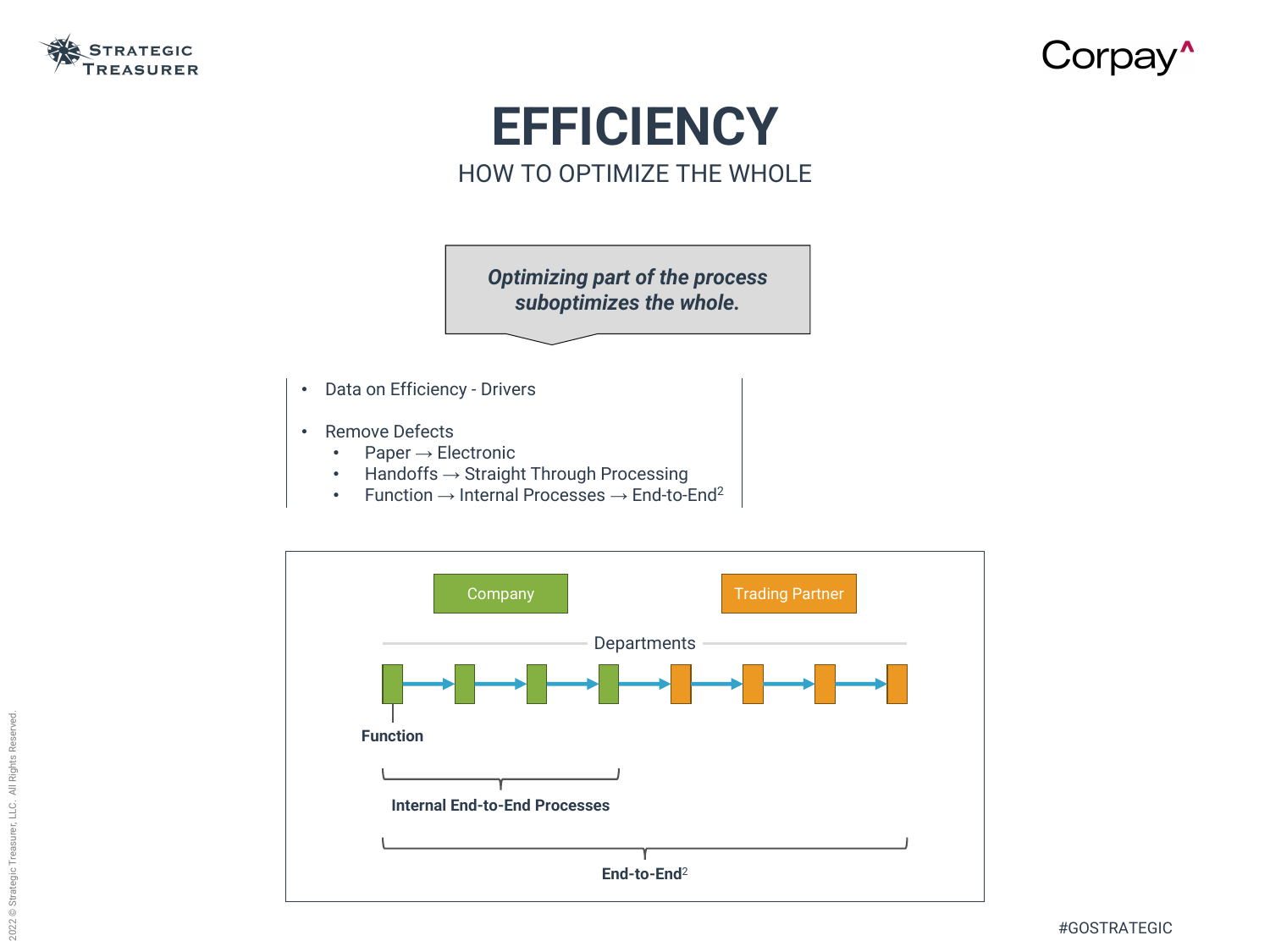

# FUNCTION AND BENEFITS

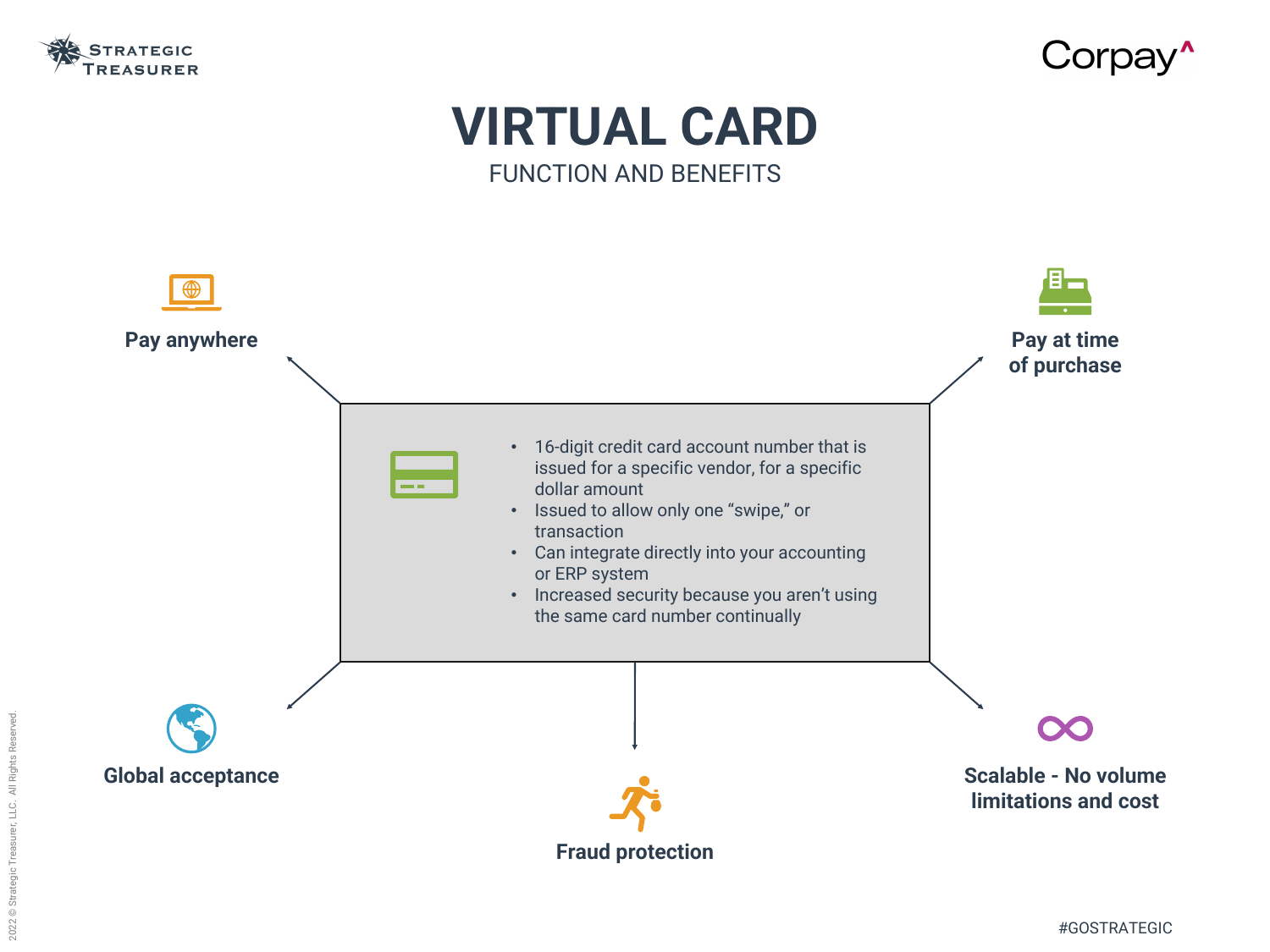

## **FINAL THOUGHTS** HOW TO PROCEED



### **CHALLENGES BECOME MORE COMPLEX**

- Attackers are:
	- Sophisticated
	- Automated
	- Patient
- Payouts are very lucrative

### **PROCESS VIEW MATTERS**

• Efficiency

İή

- Handoffs are a point of:
	- Exposure
	- Inefficiency

# **EXCEPTIONS BREAK EFFICIENCY**

- Exceptions: costly
- Caused by bad processes
- Caused by manual processes and handoffs
- Impact time / money / working capital

# Corpay<sup>^</sup>